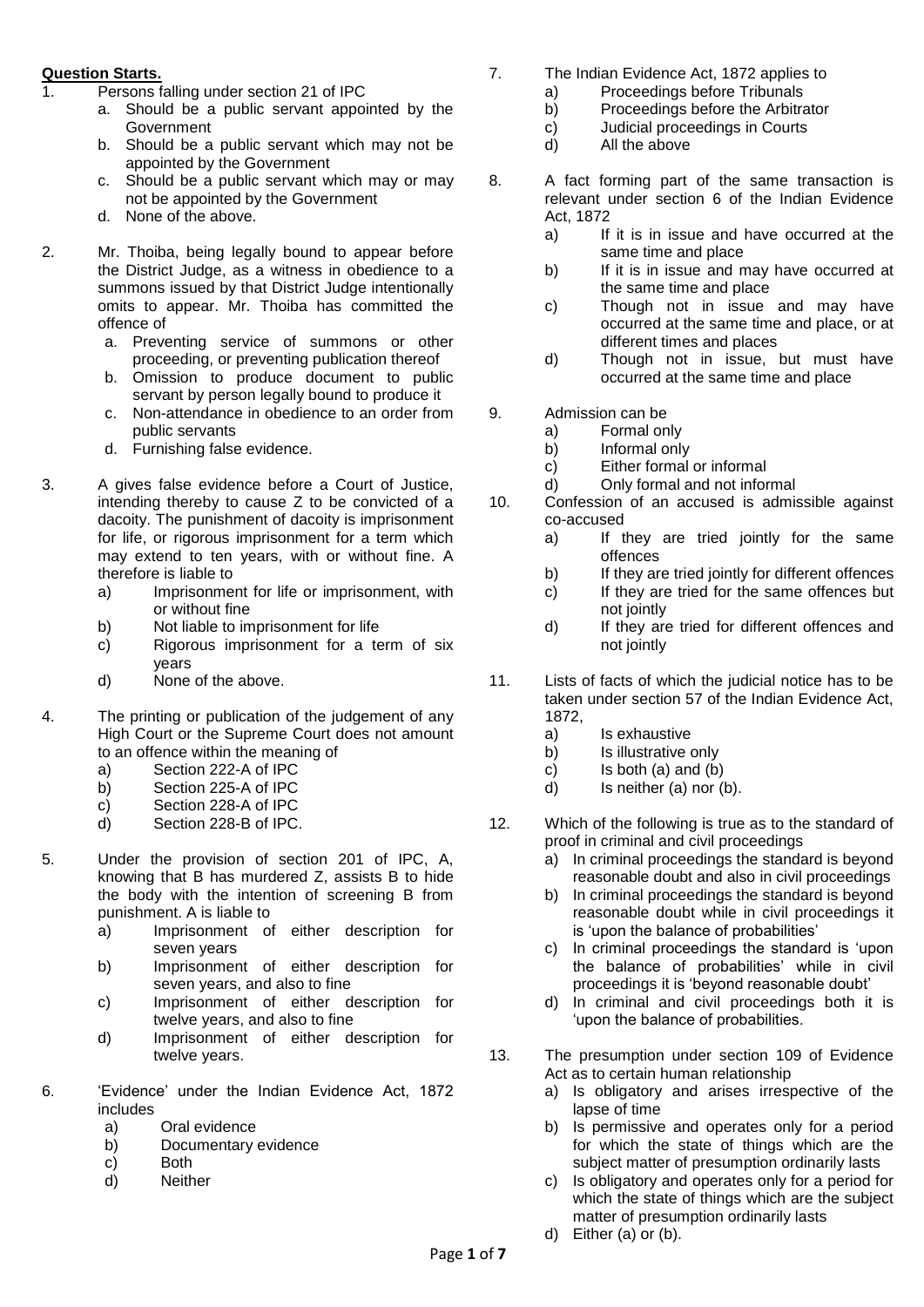- 14. The Law of Evidence is
	- a) A substantive law
	- b) An adjective law
	- c) Both  $(a)$  &  $(b)$
	- d) Neither (a)nor (b)
- 15. Proof of a fact depends on
	- a) accuracy of the statement and not upon the probability of its existence
	- b) not upon the accuracy of the statement but upon the probability of its existence
	- c) artificial probative value assigned to a fact
	- d) rigid mathematical demonstration
- 16. Relevancy is
	- a) Question of law and can be raised at any time
	- b) Question of law but can be raised at the first opportunity
	- c) Question of law which can be waived
	- d) Question of procedure which can be waived
- 17. In a suit for damages, the amount of damage is a
	- a) Fact in issue
	- b) Relevant fact
	- c) Both (a) and (b)
	- d) None of the above
- 18. A disputed handwriting can be proved
	- a) By calling an expert
	- b) By examining a person acquainted with the handwriting of the writer of the questioned document
	- c) By comparison of the two-admitted & disputed handwritings
	- d) All the above
- 19. Secondary evidence of a document means
	- a) Copies of that document
	- b) Oral account of the contents of the document
	- c) both (a) and (b)
	- d) only(a) not (b).
- 20. A Will is required to be proved by calling at least one attesting witness ,
	- a) When it is registered
	- b) When it is unregistered
	- c) When it is admitted
	- d) All of the above
- 21. In cases of Wills, the period of thirty years shall run
	- a) from the date of the will
	- b) from the date of the death of the testator
	- c) from the date of registration of the Will, if registered
	- d) either (a) or (b).
- 22. Burden of Proof means
	- a) The burden of proof as a matter of law & pleading is burden of establishing a case
	- b) The burden of proof as to introduction of evidence
	- c) Both (a) & (b)
	- d) Only  $(b)$  & not  $(a)$
- 23. In Criminal Trials, it is bound to Presume
	- a) That the case of the accused falls in any of the general or special exceptions
	- b) That the case of the accused falls in proviso to the provision under which he is charged
	- c) The absence of the case of the accused falling in any general or special exceptions or the proviso to the provision under which the accused is charged
	- d) Both (a)  $\&$  (b) and not (c).
- 24. Presumption
	- a) is an evidence
	- b) is a proof
	- c) shows on whom the burden of proof lies
	- d) all the above.
- 25. Objections as to the admissibility of a document in evidence
	- a) can be made at any state during the trial
	- b) can be made at the first opportunity when the document is tendered in evidence
	- c) can be raised for the first time in appeal
	- d) All of the above.
- 26. A dying declaration to be admissible
	- a) must be made before a Magistrate
	- b) must be made before the police officer
	- c) may be made before a doctor or a private person
	- d) may be made either before a Magistrate or a police officer or a doctor or a private person
- 27. *Estoppel* operates in case of a tenant
	- a) During the continuance of tenancy
	- b) Who remain in possession after the termination of tenancy by notice to quit
	- c) Only (a) and not (b)Both (a) and (b)
	- d) Both (a) and (b).
- 28. An accomplice is
	- a) Not a competent witness against an accused
	- b) A competent witness against an accused
	- c) Cannot be a competent witness against an accused
	- d) None of the above.
- 29. The deciding factor under section 112 of Evidence Act is
	- a) The date of conception of the child
	- b) The date of birth or conception depending on the facts and circumstances
	- c) The date of death of the child
	- d) The date of birth of the child.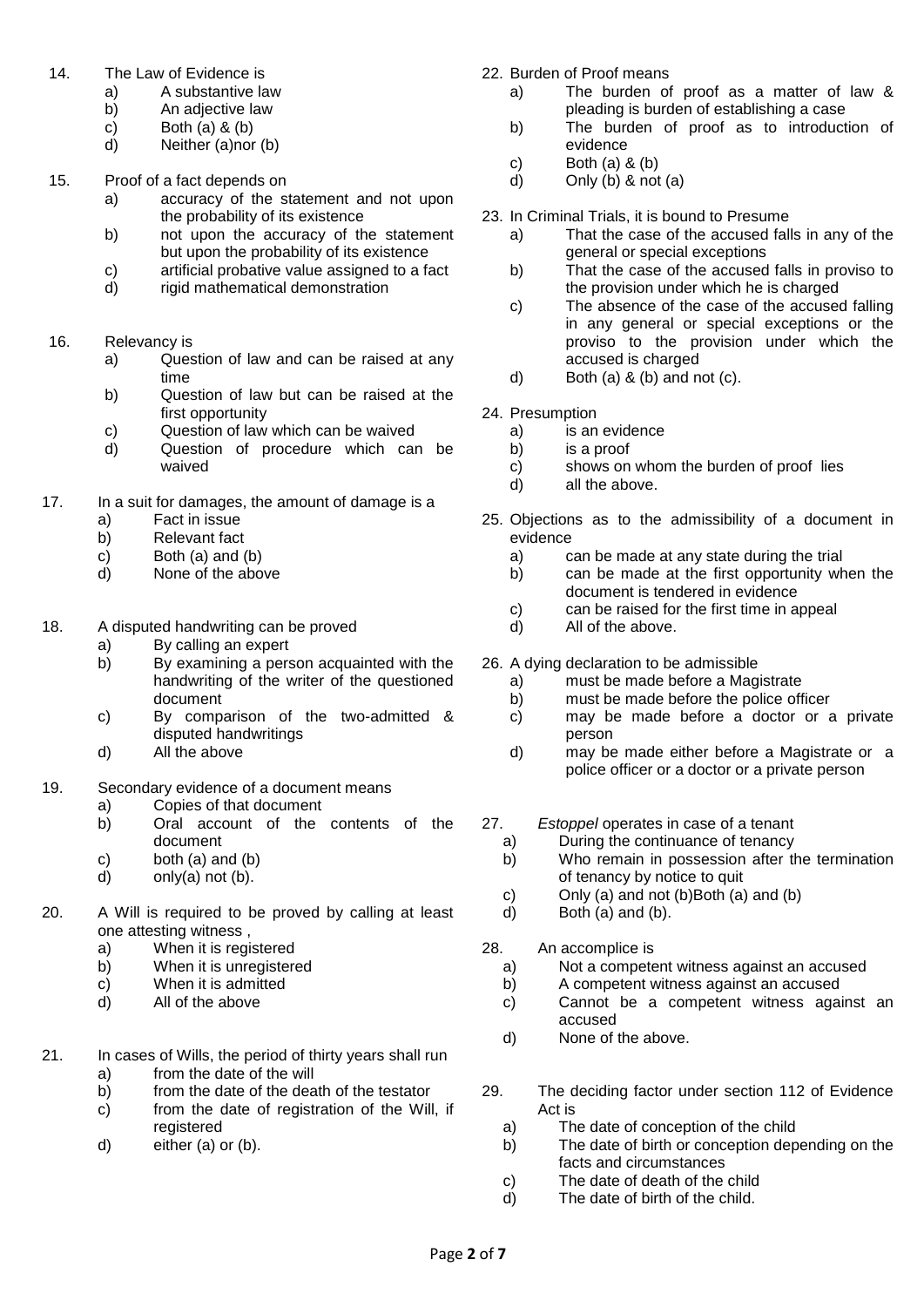- 30. "Wrongful loss" means.
	- a) loss by unlawful means of property which the person losing it, is legally entitled
	- b) loss by lawful means of property which the person losing it is not legally entitled
	- c) loss by lawful means of property which the person losing is not legally entitled
	- d) All the above
- 31. Illegal signifies
	- a) Everything which is an offence
	- b) Everything which is prohibited by Law
	- c) Everything which furnishes ground for civil action
	- d) All the above
- 32. The maximum 'ignorantia juris non excusat' means,
	- a) Ignorance of law is no excuse
	- b) Ignorance of fact is no excuse
	- c) Ignorance of law is an excuse
	- d) Ignorance of fact is an excuse
- 33. 'Infancy' as an exception has been provided under
	- a) section 80
	- b) section 81
	- c) section 82
	- d) section 84
- 34. The right to private defence is based on the natural instinct of
	- a) Self-preservation
	- b) Self-respect
	- c) Self-sufficiency
	- d) Self-reliance.
- 35. The right to private defence in India
	- a) is the same as in England
	- b) is narrower than the one in England
	- c) is wider than the one in England
	- d) None of the above.
- 36. Abettor is a Persons
	- a) who commits the offence
	- b) who instigates the commission of offence
	- c) against whom the offence is committed<br>d) who is innocent
	- who is innocent
- 37. Culpable homicide not amounting to murder is punishable with
	- a) Death
	- b) Imprisonment for life
	- c) Imprisonment for life or imprisonment for ten years
	- d) imprisonment for ten years
- 38. Robbery become dacoity when committed conjointly by
	- a) two person
	- b) more than two persons but less than five persons
	- c) five persons or more
	- d) at least ten persons
- 39. Immovable property can be subject matter of
	- a) theft
	- b) extortion
	- c) robbery
	- d) dacoity
- 40. A woman ran to a well stating she would jump in it but she was caught before she could reach it. She is guilty of
	- a) Attempt to suicide
	- b) Attempt to injure her
	- c) Attempt to culpable homicide
	- d) No offence
- 41. Sex with a girl through fraudulent consent, amounts to
	- a) Simple physical assault
	- b) Molestation
	- c) Attempt to rape
	- d) Rape
- 42. Every murder is a culpable homicide but not vice versa. The statement
	- a) is true
	- b) is false
	- c) depends upon the circumstances
	- d) depends upon the degree of probability.
- 43. 'X' and 'Y' go to murder 'Z'. 'X' stood guard with an axe in hand but did not hit 'Z'. 'Y' killed 'Z'.
	- a) Only Y is liable for the murder of Z
		- b) oth X and Y are liable for the murder of Z
	- c) X is not liable since he did not do any overt act
	- d) Both (a) and (c)
- 44. To establish section 34 of the IPC,
	- a) Common intention needs to be proved but not overt act be proved
	- b) Both common intention and overt act need to be proved
	- c) Common intention need not be proved but overt act be proved
	- d) All the above
- 45. Under section 498A of the IPC, cruelty means
	- a) Physical cruelty
	- b) Mental cruelty
	- c) Harassment of the woman
	- d) Any of the above
- 46. Which one of the following is not a "Public Servant" under IPC?
	- a) Liquidator
	- b) A Civil Judge
	- c) A member of a Panchayat assisting a Court of Justice
	- d) Secretary of a Co-Operative Society.
- 47. Sections 76 and 79 of the IPC provides for the general exception of
	- a) Mistake of law
	- b) Mistake of fact
	- c) Both mistake of law and fact
	- d) Either mistake of law or of fact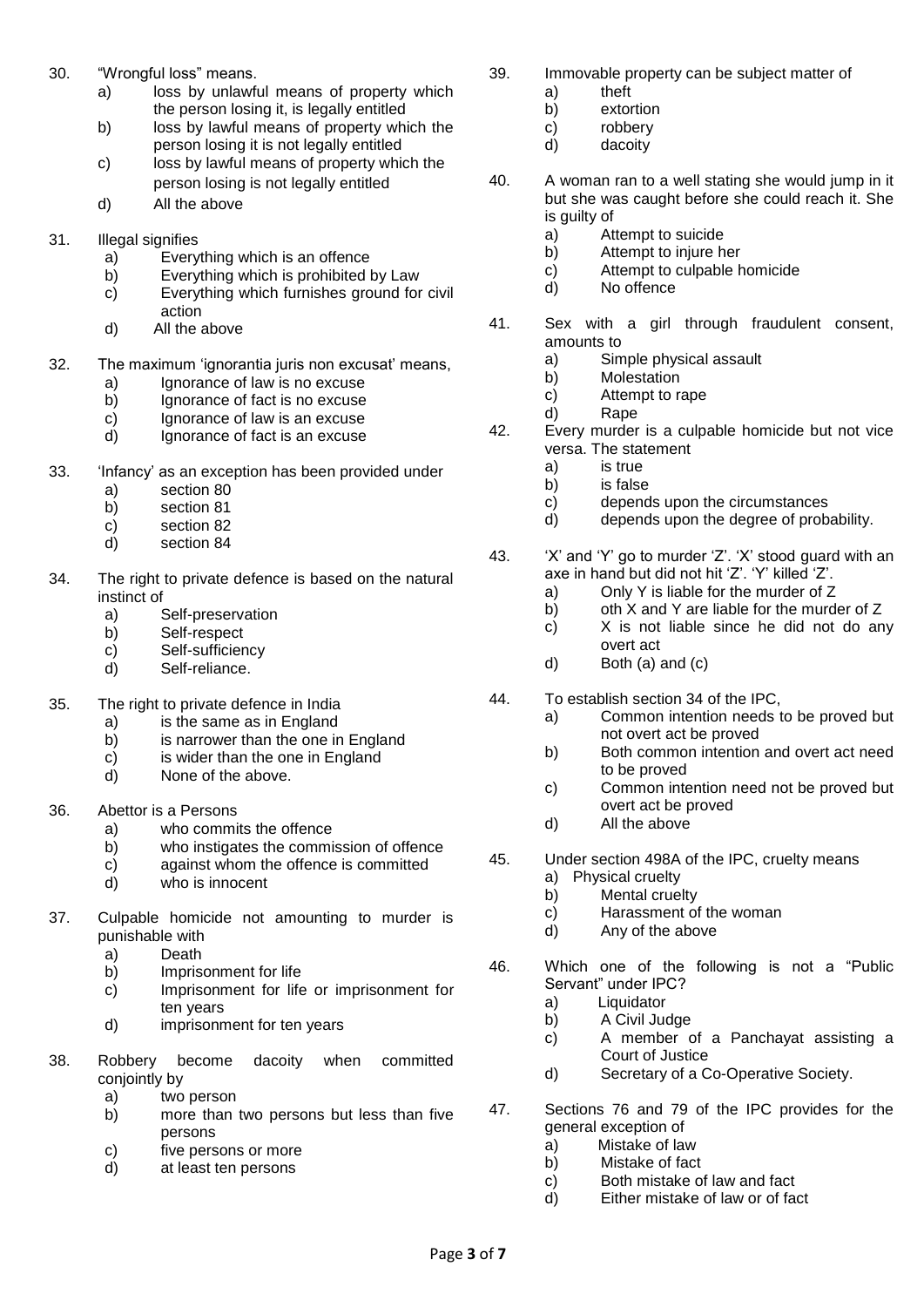- 89. The world "village" under criminal procedure code includes
	- a) House
	- b) Roads
	- c) Village-lands
	- d) All the above
- 90. A person who is arrested by police has
	- a) the right to be informed of his arrest
	- b) the right to bail
	- c) the police has to inform the relative of arrestee
	- d) All the above
- 91. Every summon issued by a court is
	- a) In writing
	- b) In duplicate
	- c) Signed by presiding Officer of court concerned and seal
	- d) All the above
- 92. Who among the following authorities has authority to issue summons
	- a) A court
	- b) A commissioner of police.
	- c) A police officer-in-charge
	- d) All the above
- 93. A 'charge' under criminal procedure code must contain
	- a) Particular of the time of offence
	- b) Place of offence
	- c) Name of victims
	- d) All the above
- 94. Which is the 'place of Trial' under code of Criminal Procedure ,1973
	- a) Court within whose jurisdiction the offence is committed
	- b) Where an offence is committed partly in one local area and partly in another by the court having the jurisdiction
	- c) Where an offence is continuing one and continues to be committed in more local areas than one, by a court having iurisdiction
	- d) All the above
- 95. Who can apply for plea bargaining under Criminal Procedure code?
	- a) Accused
	- b) Public prosecutor
	- c) High court
	- d) None of the above.
- 48. Non-bailable offences mean
	- a) Offences which are not bailable under the CrPC
	- b) Offence for which the courts do not grant bail
	- c) Offence for which police does not grant bail
	- d) All the above
- 49. "Police Report" means
	- a) A Report prepared by a superintendent of police
	- b) A Report forwarded by a police officer to a magistrate
	- c) A Report forwarded by a police officer to a magistrate under any law other than the CrPC
	- d) None of the above
- 50. The article(s) for which a search warrant is issued is / are
	- a) Counterfeit coin
	- b) Counterfeit currency or stamp
	- c) Forged documents, forged seals and obscene objects
	- d) All the above
- 51. When a person is arrested and interrogated by police, he is entitled to meet an advocate of his own choice
	- a) During interrogation
	- b) Throughout the interrogation
	- c) Only (a)
	- d) Both (a) and (b)
- 52. On receipt of a complaint within the meaning of section 2(d) of CrPC , the Magistrate
	- a) Has the jurisdiction to conduct an inquiry himself
	- b) Has the jurisdiction to direct the police to investigate
	- c) Both (a) and (b)
	- d) Only (b) and not (a).
- 53. The provisions of section 195 of CrPC are
	- a) Directory, being procedural
	- b) Discretionary, depending on the facts and circumstances of the case
	- c) Optional for the case
	- d) Mandatory.
- 54. Under section 195 of CrPC, a complaint can be filed by
	- a) A public servant
	- b) A private individual
	- c) Police
	- d) Either (a) or (b) or  $(c)$ .
- 55. Recording of pre-summoning evidence may be dispensed with under section 200 of CrPC
	- a) If the complaint is supported by the affidavit of the complainant
	- b) If the complaint is made in writing by a public servant in the discharge of his official duties
	- c) Both (a) and (b) are correct
	- d) None of the above.
- 56. Which classification of offence comes under Criminal Procedure Code?
	- a) Cognizable & Non-Cognizable
	- b) Bailable & Non-Bailable
	- c) Summons cases & Warrant cases
	- d) All of them.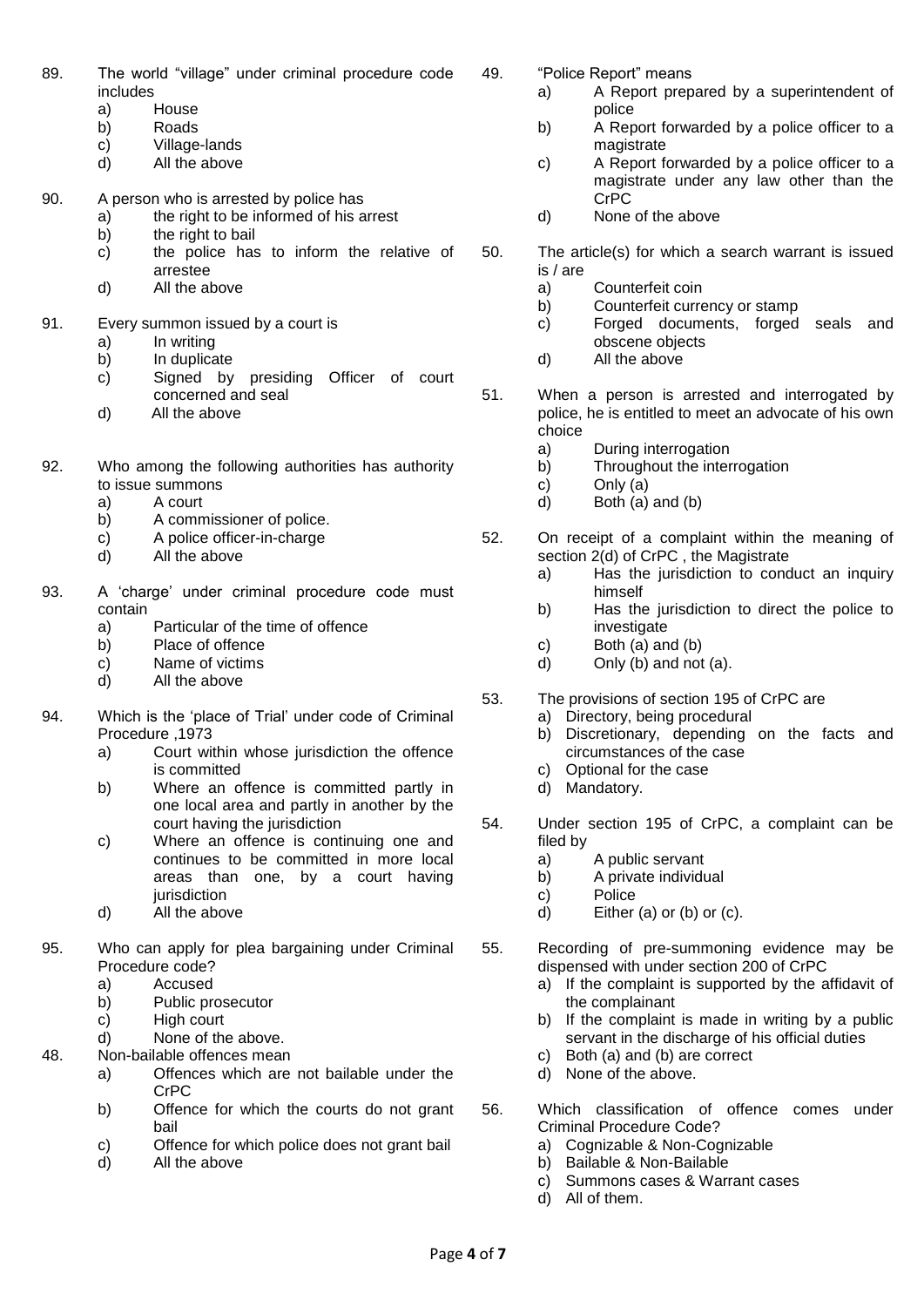- 57. In a bailable offence, the bail is granted as a matter of Right:
	- a. By the Police Officer
	- b. By the Court
	- c. Both by the Police officer of the court
	- d. Either A or B
- 58. Complaint as provided under Section 2(d) of Cr.P.C:
	- a. Can be in writing only
	- b. Can be oral
	- c. Either in writing or oral
	- d. Can be by gestures.
- 59. FIR is to be registered in c/w the following offences: a. Non-Bailable offences
	- b. Bailable offences
	- c. Cognizable offences
	- d. Non-Cognizable offences.
- 60. FIR can be lodged by the following person:
	- a. Victim
		- b. Aggrieved person
		- c. Accused person
		- d. Any one of them (All of them)
- 61. Can a statement of a witness recorded by a police officer under section 161(3) of Cr.P.C 1973, be recorded by audio video electronic means:
	- a. Yes
	- b. No
	- c. Yes, with the consent of the witness
	- d. Yes, in the presence of mediator.
- 62. When an offence has been compounded u/s 320 Cr.P.C such composition of the offence shall have the effect if:
	- a. Discharge of the accused under all circumstances
	- b. Acquittal of the accused under all circumstances
	- c. Acquittal of the accused when charge was framed and discharge of the accused when charge was framed.
	- d. Neither acquittal of the accused nor discharge of the accused.
- 63. Under the Code of Criminal Procedure "Petty Offence" means:
	- a. Any offence punishable with fine only
	- b. Any offence punishable under the Motor Vehicle Act.
	- c. Any offence punishable only with fine not exceeding one thousand rupees
	- d. None of the above.
- 64. Under section 167 Cr.P.C an executive Magistrate is empowered to grand remand a maximum period of :
	- a. 15 days
	- b. 9 days
	- c. 7 days
	- d. None of them.
- 65. Investigation of an offence is conducted by:
	- a. Judicial officer
	- b. Police Officer
	- c. Executive Magistrate
	- d. All of them.
- 66. Bailable offence means:
	- a. An offence which is shown bailable in the first Schedule under Cr.P.C
	- b. An offence which is made bailable by any other law for the time in force
	- c. Both A & B
	- d. None of the above
- 67. Complaint may relate to:
	- a. A Cognizable offence
	- b. A non Cognizable offence
	- c. Both A & B are correct
	- d. Must be for a non-cognizable offence as the police has no power to investigate such an offence.
- 68. Withdrawal of complaint, results in the :
	- a. Discharge of the accused in cases where the charge has not been framed
	- b. Acquittal of the accused where the charge has been framed.
	- c. Acquittal of the accused irrespective of whether the charge has been framed or not.
	- d. None of the above.
- 69. Which of the following circumstances are not necessary for making arrest:
	- a. For securing of an accused at a Trial.
	- b. As a preventive and precautionary measure
	- c. For obtaining correct name and address
	- d. As a Punishment.
- 70. The period of limitation for a Court taking cognizance of an offence punishable with imprisionment for a term exceeding one year but not exceeding three years is:
	- a. One year
	- b. Three year
	- c. Not limitation
	- d. Five years.
- 71. "Plea bargaining"inserted by the Code of Cr.P.C (Amendment) Act 2006 is applied in case of :
	- a. Offence affecting socio-economic condition of the country.
	- b. Offence committed against woman
	- c. Offences committed against a child below the age of 14 yrs.
	- d. Offence of wrongful restraint against a person.
- 72. For Rioting, which of the following is correct:
	- a. With the intention of causing such bodily injury as is likely to cause death.
	- b. With the knowledge that by such out death is likely to be caused.
	- c. With the intention of causing death
	- d. All the above.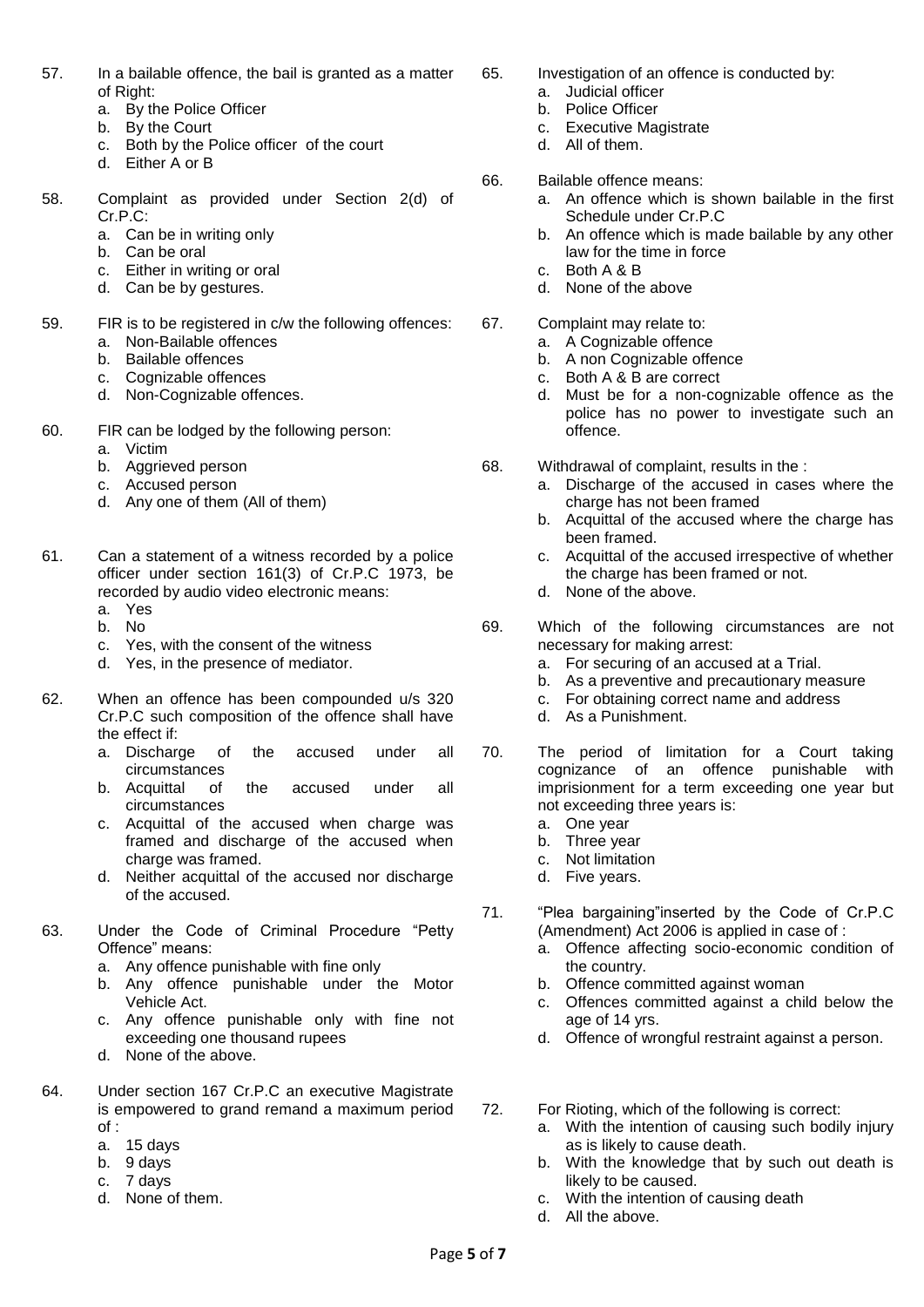- 73. For Rioting, which of the following is correct:
	- a. Mere show of force is sufficient
	- b. Mere possession of deadly weapon is sufficient
	- c. Actual force or violence must be used.
	- d. All of them.
- 74. In case of dishonest misappropriation the initial possession of Property is:
	- a. In Good faith
	- b. Dishonest
	- c. Fraudulent
	- d. None of the above
- 75. Nothing is an offence which is done by a person who is:
	- a. Under 7 yrs of age
	- b. Under 10 yrs of age
	- c. Under 14 yrs of age
	- d. Under 16 yrs of age
- 76. Which one of the following statement is not true?
	- a. For an unlawful assembly, the number of person must be five or more.
	- b. Mere presence of a person at the scene of offence does not make him a member of an unlawful assembly. An assembly which was not unlawful when it assembly may subsequently become unlawful assembly.
	- c. An assembly which was not unlawful when it assemble may subsequently become unlawful assembly.
	- d. When the Accused person are charged for committing mischief and for rioting separately, the acquittal from Charge of mischief would entail automatically acquittal from the Charge of rioting.
- 77. Which kind of hurt is not grievous?
	- a. Any hurt which endangers life.
	- b. Any hurt which causes the sufferer to be during the space of 15 days in severe body pain.
	- c. Permanent privation of the right of either eye
	- d. Privation of any member or joint.
- 78. 'A' finds a ring belonging to 'Z' on a table in the house which 'Y' occupies. 'A' dishonestly removes the ring. 'A' has committed which of the following offence?
	- a. Criminal breach of trust
	- **Theft**
	- c. Criminal Misappropriation of property
	- d. Dishonestly receiving stolen property.
- 79. Which of the following is a continuing offence?
	- a. Abduction
	- b. Rape
	- c. Abatement
	- d. Kidnapping.
- 80. In which of the offence *mens Rea* is not an essential element?
	- a. Assault
	- b. Bigamy
	- c. Defamation
	- d. Criminal Conspiracy.
- 81. The right to private defence is available to which of the following:
	- a. Harm in body
	- b. Harm to movable property
	- c. Harm to immovable property
	- d. All of them.
- 82. Culpable Homicide is not murder if it is committed under:
	- a. Self intoxication
	- b. Grave and sudden provocation
	- c. Irresistible impulse
	- d. None of the above.
- 83. 'A' is a 17 year old daughter of 'B'. 'C' without consent of 'B' takes 'A' for a tour of Moreh. 'C' has committed the offence of :
	- a. Abduction
	- b. Kidnapping
	- c. Wrongful confinement
	- d. Wrongful restrain.
- 84. Which of the following is not an offence?
	- a. Attempt to commit suicide
	- b. Suicide
	- c. Attempt to murder
	- d. Mischief
- 85. Which of the following does not contribute an offence of Attray?
	- a. Five or more persons
	- b. By fighting
	- c. In a public place
	- d. Disturb the Public Place.
- 86. X,Y,Z are joint owner of same property 'X' removes the property:
	- a. 'X' is not guilty of theft as property also belongs to X.
	- b. 'X' is not guilty of theft as X is just a Joint owner and not sole owner
	- c. 'X' is not guilty of breach of trust
	- d. 'X' is not guilty of Criminal Breach of trust.
- 87. 'X' with the intention to kill 'Y' supplies him a poisoned apple. 'Y' discovers that the apple is poisoned and gives it to a minor child to eat. The child eats it and dies. In this case:
	- a. 'X' is guilty of murder and 'Y' is guilty of abatement of murder.
	- b. 'X' as well as 'Y' is guilty of murder.
	- c. 'Y' is guilty of murder and 'X' does not commit any offence.
	- d. 'X' is guilty of attempt to murder and 'Y' is guilty of murder.